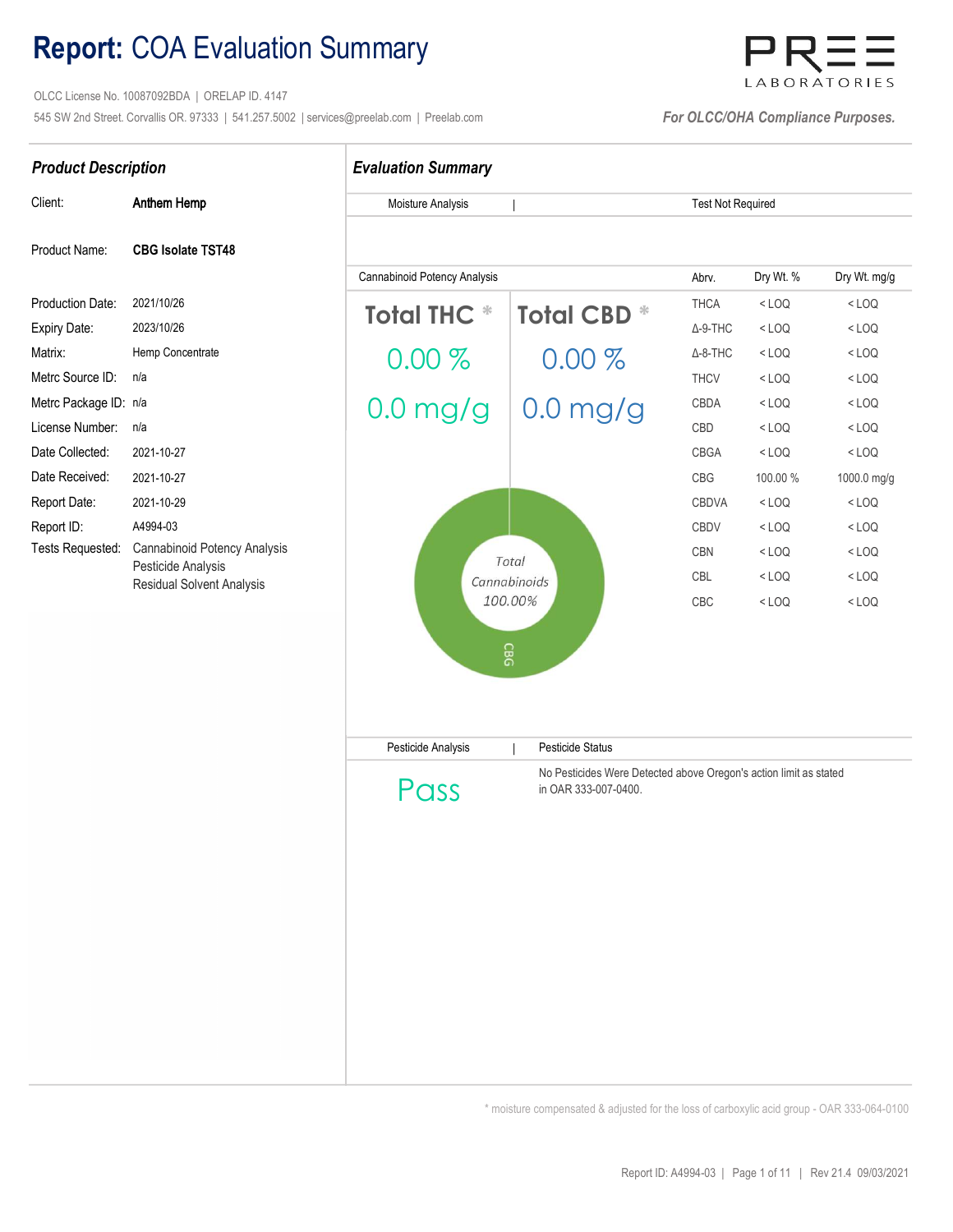## Report: Case Narrative

 OLCC License No. 10087092BDA | ORELAP ID. 4147 545 SW 2nd Street. Corvallis OR. 97333 | 541.257.5002 | services@preelab.com | Preelab.com | For CLCC/OHA Compliance Purposes.



This certificate of analysis is prepared for…

### Anthem Hemp 18253 Gothard St. Huntington Beach, CA 92648

This report presents the analytical findings for the sample collected on 2021-10-27 by Skyler Smith using sampling plan A4994 and received by PREE Laboratory on 2021-10-27. The sample was assigned a laboratory ID of A4994-03. The results in this report only apply to sample A4994-03.

This report shall not be reproduced, except in full, without written consent of PREE Laboratory. Report alterations by any other entity beside PREE Laboratory are not allowed. If alterations are made to the original report after the initial release, they will be noted on the case narrative below.

The testing methods used are of sufficient sensitivity to meet the compliance criteria set in OAR 333-007. However, it is the responsibility of the client to utilize the data to comply with standards set in OAR 333-007.

All analyses were performed in accordance with PREE Laboratory's NELAP/TNI approved quality control system and all quality control data was within the laboratory's predefined acceptance criteria unless otherwise noted in the case narrative of this report. General comments are also recorded below.

### Notes:

The Oregon Department of Agriculture requires hemp products to not contain more than 0.35% total THC, per OAR 603- 048. Residual solvent analysis was subcontracted. The report from the subcontracting laboratory is attached. No special conditions were noted during the processing and testing of the sample.

Tempi / Soulin

Sardar, Tamzid M. | Laboratory Director Corvallis, Oregon



 If you have any questions regarding the information in this report, please feel free to call 541-257-5002 or email PREE at services@preelab.com.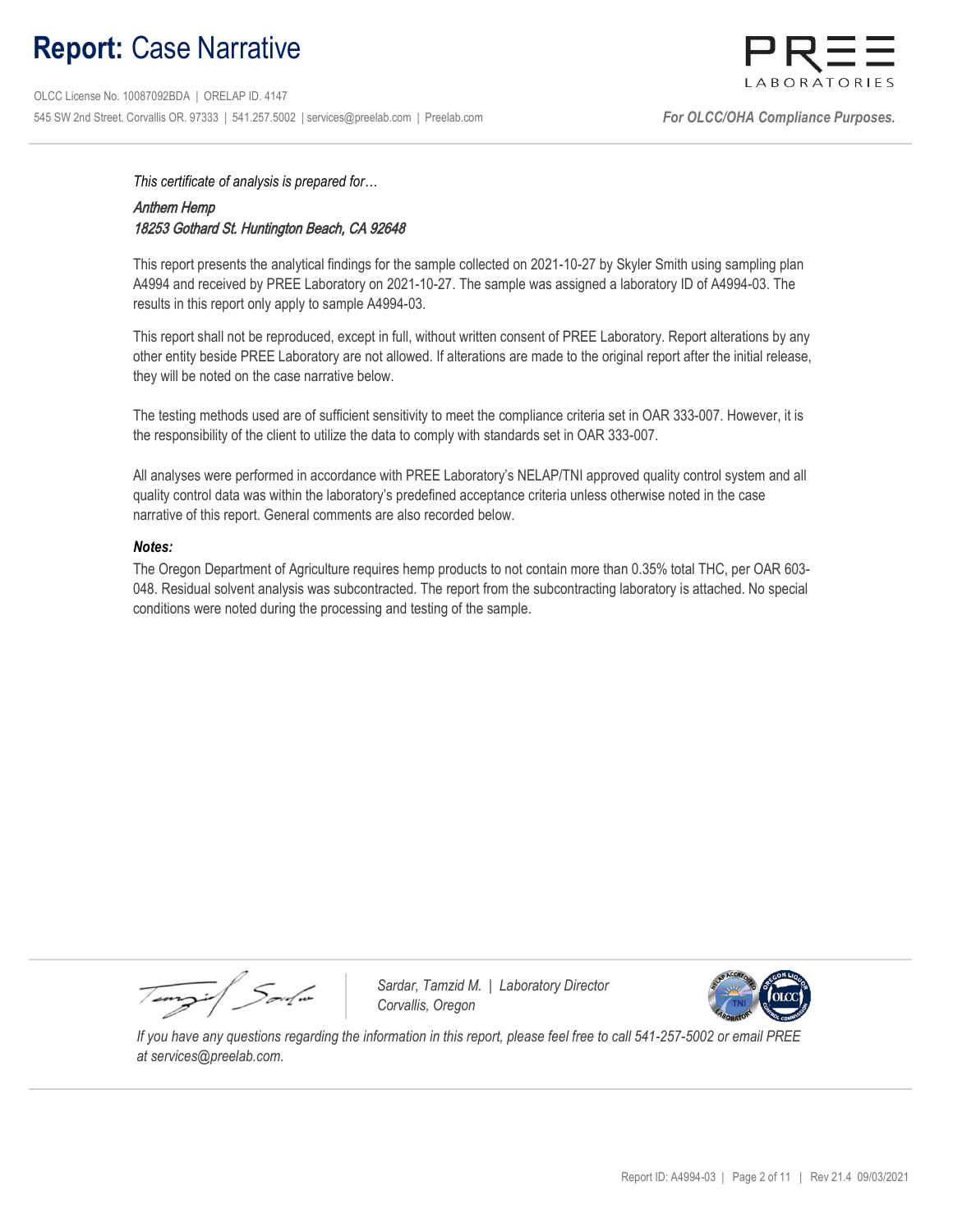## Report: Evaluation Detail

 OLCC License No. 10087092BDA | ORELAP ID. 4147 545 SW 2nd Street. Corvallis OR. 97333 | 541.257.5002 | services@preelab.com | Preelab.com | **For OLCC/OHA Compliance Purposes.** 



| <b>Moisture Analysis</b>                                                                                                                         | <b>Evaluation Detail</b>     |                                       |                 |                |                   |                          |  |  |  |
|--------------------------------------------------------------------------------------------------------------------------------------------------|------------------------------|---------------------------------------|-----------------|----------------|-------------------|--------------------------|--|--|--|
|                                                                                                                                                  | Moisture Analysis            | <b>Test Not</b><br>Requested/Required |                 |                |                   |                          |  |  |  |
|                                                                                                                                                  |                              |                                       |                 |                |                   |                          |  |  |  |
| <b>Cannabinoid Potency Analysis</b>                                                                                                              | <b>Evaluation Detail</b>     |                                       |                 |                |                   |                          |  |  |  |
| <b>CBG Isolate TST48</b><br>Product Name:                                                                                                        | Cannabinoid Potency Analysis | Compound                              | Abrv.           | Dry Wt.<br>(%) | Dry Wt.<br>(mg/g) | $\mathsf{RL}$<br>$(\% )$ |  |  |  |
| Analysis Date:<br>2021-10-28                                                                                                                     | Total THC*                   | Tetrahydro-cannabinolic acid          | THCA            | $<$ LOQ        | $<$ LOQ           | 0.5%                     |  |  |  |
| Testing Batch ID:<br>V1892,1887,1882,1876                                                                                                        | 0.00%                        | Delta9 Tetrahydro-cannabinol          | $\Delta$ -9-THC | $<$ LOQ        | $<$ LOQ           | $0.5 \%$                 |  |  |  |
|                                                                                                                                                  | $0.0$ mg/g                   | Delta8 Tetrahydro-cannabinol          | $\Delta$ -8-THC | $<$ LOQ        | $<$ LOQ           | $0.5 \%$                 |  |  |  |
| Testing Method:<br>LSOP #303 Cannabinoid Quantification                                                                                          |                              | Tetrahydrocannabivarin                | <b>THCV</b>     | $<$ LOQ        | $<$ LOQ           | $0.5\%$                  |  |  |  |
|                                                                                                                                                  | Total CBD*                   | Cannabidiolic acid                    | CBDA            | $<$ LOQ        | $<$ LOQ           | $0.5\%$                  |  |  |  |
|                                                                                                                                                  | 0.00%                        | Cannabidiol                           | CBD             | $<$ LOQ        | $<$ LOQ           | $0.5\%$                  |  |  |  |
|                                                                                                                                                  | $0.0$ mg/g                   | Cannabigerolic acid                   | CBGA            | $<$ LOQ        | $<$ LOQ           | $0.5\%$                  |  |  |  |
|                                                                                                                                                  |                              | Cannabigerol                          | CBG             | 100.00 %       | 1000.0            | $0.5\%$                  |  |  |  |
|                                                                                                                                                  |                              | Cannabidivarinic acid                 | CBDVA           | $<$ LOQ        | $<$ LOQ           | $0.5\%$                  |  |  |  |
|                                                                                                                                                  |                              | Cannabidivarin                        | CBDV            | $<$ LOQ        | $<$ LOQ           | $0.5\%$                  |  |  |  |
|                                                                                                                                                  |                              | Cannabinol                            | CBN             | $<$ LOQ        | $<$ LOQ           | $0.5\%$                  |  |  |  |
|                                                                                                                                                  |                              | Cannabicyclol<br>Cannabichromene      | CBL             | $<$ LOQ        | $<$ LOQ           | $0.5\%$                  |  |  |  |
|                                                                                                                                                  |                              |                                       | CBC             | $<$ LOQ        | $<$ LOQ           | $0.5\%$                  |  |  |  |
|                                                                                                                                                  |                              |                                       |                 |                |                   |                          |  |  |  |
|                                                                                                                                                  |                              |                                       |                 |                |                   |                          |  |  |  |
|                                                                                                                                                  |                              |                                       |                 |                |                   |                          |  |  |  |
|                                                                                                                                                  |                              |                                       |                 |                |                   |                          |  |  |  |
| Note: Accreditation for Δ-8-THC, THCV, CBGA, CBG, CBDVA, CBDV, CBL,<br>CBC, CBN is not offered by ORELAP and therefore are not accredited tests. |                              |                                       |                 |                |                   |                          |  |  |  |

\* moisture compensated & adjusted for the loss of carboxylic acid group - OAR 333-064-0100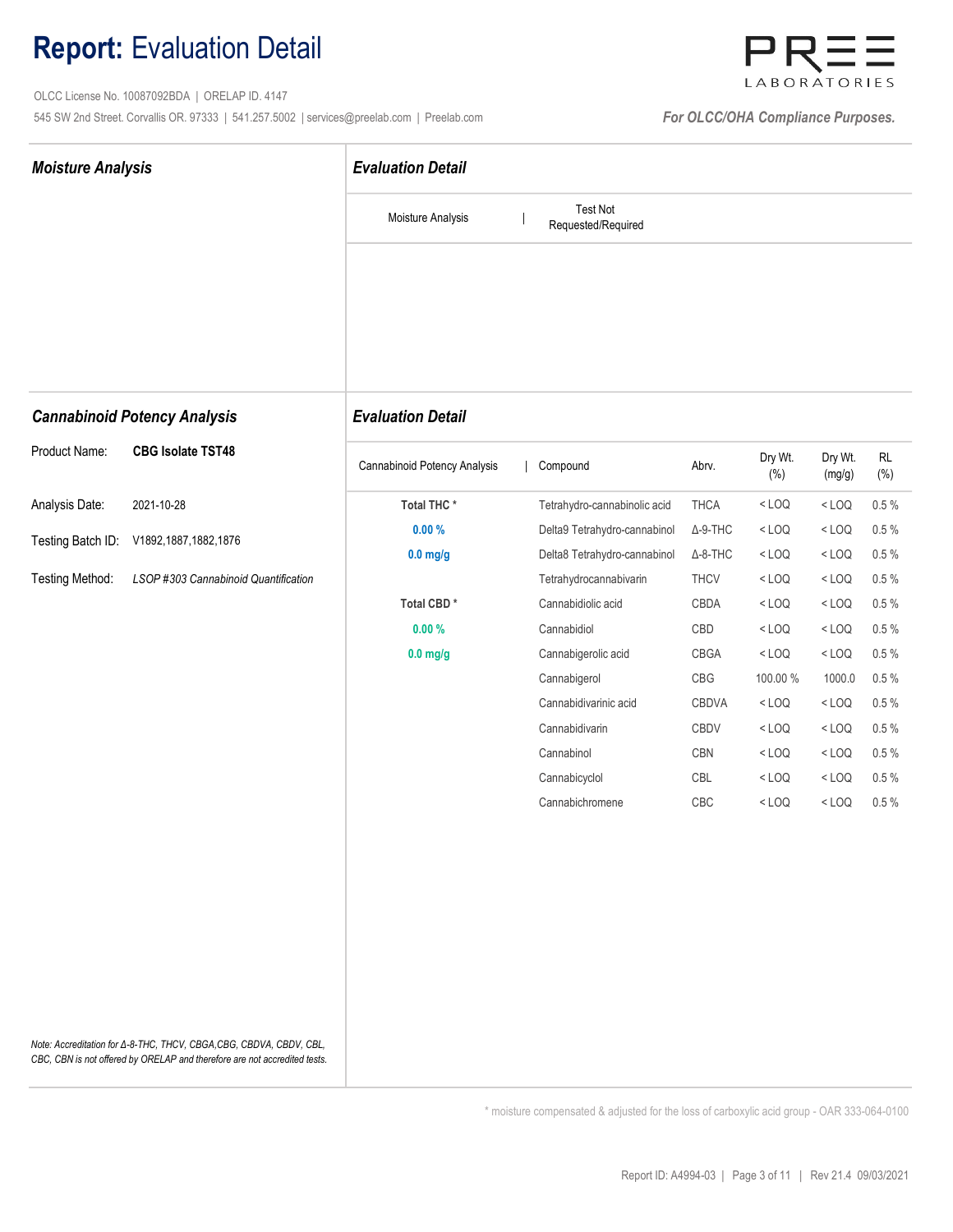## Report: Evaluation Detail

 OLCC License No. 10087092BDA | ORELAP ID. 4147 545 SW 2nd Street. Corvallis OR. 97333 | 541.257.5002 | services@preelab.com | Preelab.com | **For OLCC/OHA Compliance Purposes.** 

## LABORATORIES

### Pesticide Analysis **Evaluation Detail**

| Product Name:                | <b>CBG Isolate TST48 Prim</b>   |
|------------------------------|---------------------------------|
| Analysis Date:               | 2021-10-28                      |
| Testing Batch ID: V1888,1887 |                                 |
| Testing Method:              | LSOP #307 Pesticides by LCMS/MS |

| Product Name:     | <b>CBG Isolate TST48 Prim</b>   | Pesticide Name      | <b>Tested Value</b><br>(ppm) | Pass Criteria<br>(ppm) | LOQ<br>(ppm) | <b>Status</b><br>Pass/Unsatisfactory |
|-------------------|---------------------------------|---------------------|------------------------------|------------------------|--------------|--------------------------------------|
| Analysis Date:    | 2021-10-28                      | Abamectin           | $<$ LOQ                      | 0.50                   | 0.20         | Pass                                 |
| Testing Batch ID: | V1888,1887                      | Acephate            | $<$ LOQ                      | 0.40                   | 0.04         | Pass                                 |
|                   |                                 | Acequinocyl         | $<$ LOQ                      | 2.00                   | 0.20         | Pass                                 |
| Testing Method:   | LSOP #307 Pesticides by LCMS/MS | Acetamiprid         | $<$ LOQ                      | 0.20                   | 0.04         | Pass                                 |
|                   |                                 | Aldicarb            | $<$ LOQ                      | 0.40                   | 0.04         | Pass                                 |
|                   |                                 | Azoxystrobin        | $<$ LOQ                      | 0.20                   | 0.04         | Pass                                 |
|                   |                                 | Bifenazate          | $<$ LOQ                      | 0.20                   | 0.04         | Pass                                 |
|                   |                                 | Bifenthrin          | $<$ LOQ                      | 0.20                   | 0.20         | Pass                                 |
|                   |                                 | <b>Boscalid</b>     | $<$ LOQ                      | 0.40                   | 0.04         | Pass                                 |
|                   |                                 | Carbaryl            | $<$ LOQ                      | 0.20                   | 0.04         | Pass                                 |
|                   |                                 | Carbofuran          | $<$ LOQ                      | 0.20                   | 0.04         | Pass                                 |
|                   |                                 | Chlorantraniliprole | $<$ LOQ                      | 0.20                   | 0.04         | Pass                                 |
|                   |                                 | Chlorfenapyr        | $<$ LOQ                      | 1.00                   | 0.20         | Pass                                 |
|                   |                                 | Chlorpyrifos        | $<$ LOQ                      | 0.20                   | 0.04         | Pass                                 |
|                   |                                 | Clofentezine        | $<$ LOQ                      | 0.20                   | 0.20         | Pass                                 |
|                   |                                 | Cyfluthrin          | $<$ LOQ                      | 1.00                   | 1.00         | Pass                                 |
|                   |                                 | Cypermethrin        | $<$ LOQ                      | 1.00                   | 1.00         | Pass                                 |
|                   |                                 | Daminozide          | $<$ LOQ                      | 1.00                   | 0.20         | Pass                                 |
|                   |                                 | Diazinon            | $<$ LOQ                      | 0.20                   | 0.04         | Pass                                 |
|                   |                                 | Dichlorvos          | $<$ LOQ                      | 1.00                   | 0.20         | Pass                                 |
|                   |                                 | Dimethoate          | $<$ LOQ                      | 0.20                   | 0.04         | Pass                                 |
|                   |                                 | Ethoprophos         | $<$ LOQ                      | 0.20                   | 0.04         | Pass                                 |
|                   |                                 | Etofenprox          | $<$ LOQ                      | 0.40                   | 0.20         | Pass                                 |
|                   |                                 | Etoxazole           | $<$ LOQ                      | 0.20                   | 0.04         | Pass                                 |
|                   |                                 | Fenoxycarb          | $<$ LOQ                      | 0.20                   | 0.04         | Pass                                 |
|                   |                                 | Fenpyroximate       | $<$ LOQ                      | 0.40                   | 0.20         | Pass                                 |
|                   |                                 | Fipronil            | $<$ LOQ                      | 0.40                   | 0.04         | Pass                                 |
|                   |                                 | Flonicamid          | $<$ LOQ                      | 1.00                   | 0.04         | Pass                                 |
|                   |                                 | Fludioxonil         | $<$ LOQ                      | 0.40                   | 0.20         | Pass                                 |
|                   |                                 | Hexythiazox         | $<$ LOQ                      | 1.00                   | 0.04         | Pass                                 |
|                   |                                 | Imazalil            | $<$ LOQ                      | 0.20                   | 0.04         | Pass                                 |
|                   |                                 | Imidacloprid        | $<$ LOQ                      | 0.40                   | 0.04         | Pass                                 |
|                   |                                 | Kresoxim-methyl     | $<$ LOQ                      | 0.40                   | $0.20\,$     | Pass                                 |
|                   |                                 |                     |                              |                        |              | Continued on next page               |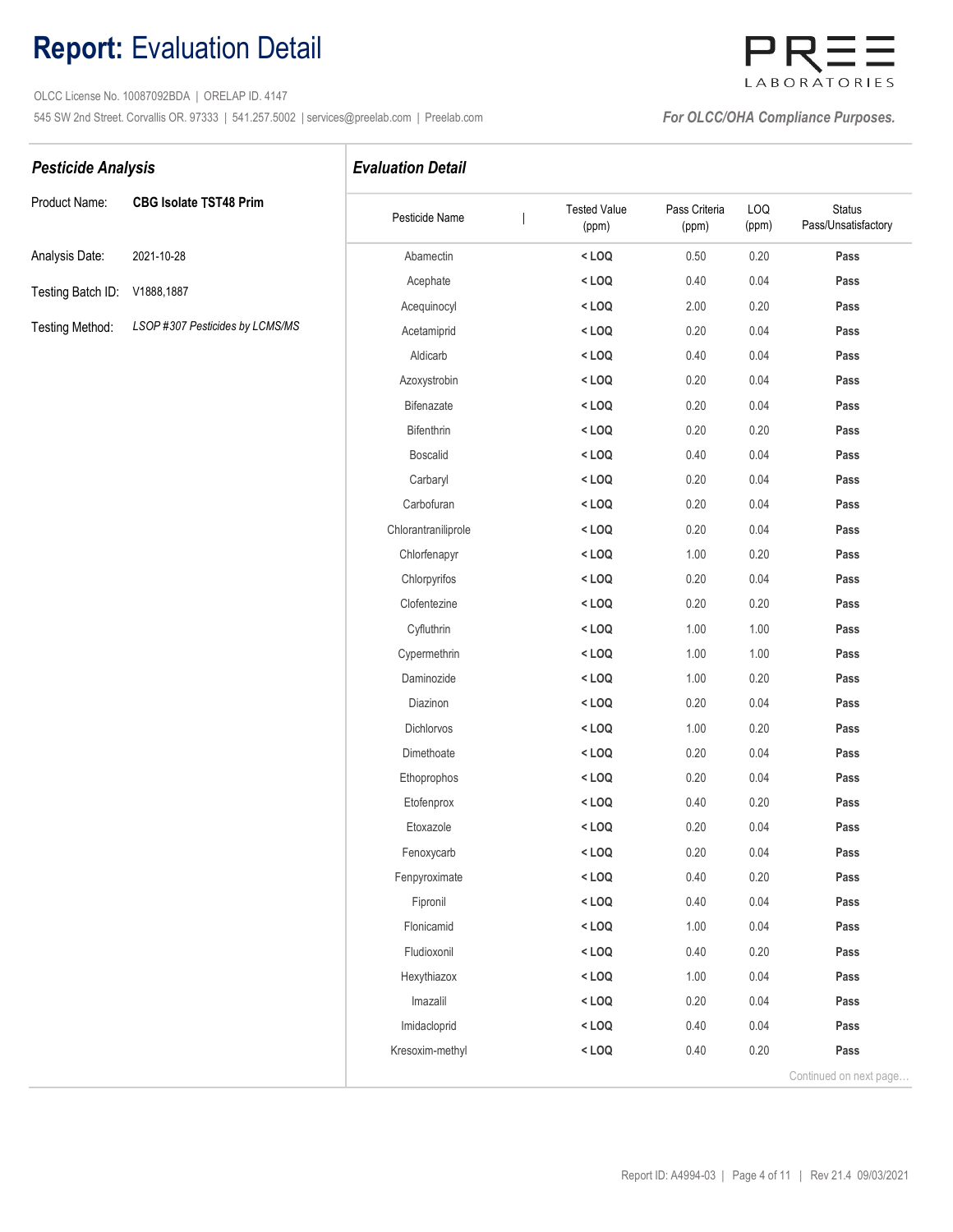## Report: Evaluation Detail

 OLCC License No. 10087092BDA | ORELAP ID. 4147 545 SW 2nd Street. Corvallis OR. 97333 | 541.257.5002 | services@preelab.com | Preelab.com | **For OLCC/OHA Compliance Purposes.** 

### Pesticide Analysis **Evaluation Detail**

| Pesticide Name     | <b>Tested Value</b><br>(ppm) | Pass Criteria<br>(ppm) | LOQ<br>(ppm) | <b>Status</b><br>Pass/Unsatisfactory |
|--------------------|------------------------------|------------------------|--------------|--------------------------------------|
| Malathion          | $<$ LOQ                      | 0.20                   | 0.04         | Pass                                 |
| Metalaxyl          | $<$ LOQ                      | 0.20                   | 0.04         | Pass                                 |
| Methiocarb         | $<$ LOQ                      | 0.20                   | 0.04         | Pass                                 |
| Methomyl           | $<$ LOQ                      | 0.40                   | 0.04         | Pass                                 |
| Methyl-Parathion   | $<$ LOQ                      | 0.20                   | 0.20         | Pass                                 |
| <b>MGK-264</b>     | $<$ LOQ                      | 0.20                   | 0.20         | Pass                                 |
| Myclobutanil       | $<$ LOQ                      | 0.20                   | 0.20         | Pass                                 |
| Naled              | $<$ LOQ                      | 0.50                   | 0.04         | Pass                                 |
| Oxamyl             | $<$ LOQ                      | 1.00                   | 0.04         | Pass                                 |
| Paclobutrazol      | $<$ LOQ                      | 0.40                   | 0.04         | Pass                                 |
| Permethrins        | $<$ LOQ                      | 0.20                   | 0.20         | Pass                                 |
| Phosmet            | $<$ LOQ                      | 0.20                   | 0.04         | Pass                                 |
| Piperonyl butoxide | $<$ LOQ                      | 2.00                   | 0.04         | Pass                                 |
| Prallethrin        | $<$ LOQ                      | 0.20                   | 0.20         | Pass                                 |
| Propiconazole      | $<$ LOQ                      | 0.40                   | 0.20         | Pass                                 |
| Propoxur           | $<$ LOQ                      | 0.20                   | 0.04         | Pass                                 |
| Pyrethrins         | $<$ LOQ                      | 1.00                   | 1.00         | Pass                                 |
| Pyridaben          | $<$ LOQ                      | 0.20                   | 0.04         | Pass                                 |
| Spinosad           | $<$ LOQ                      | 0.20                   | 0.20         | Pass                                 |
| Spiromesifen       | $<$ LOQ                      | 0.20                   | 1.00         | Pass                                 |
| Spirotetramat      | $<$ LOQ                      | 0.20                   | 0.04         | Pass                                 |
| Spiroxamine        | $<$ LOQ                      | 0.40                   | 0.04         | Pass                                 |
| Tebuconazole       | $<$ LOQ                      | 0.40                   | 0.04         | Pass                                 |
| Thiacloprid        | $<$ LOQ                      | 0.20                   | 0.04         | Pass                                 |
| Thiamethoxam       | $<$ LOQ                      | 0.20                   | 0.04         | Pass                                 |
| Trifloxystrobin    | $<$ LOQ                      | 0.20                   | 0.04         | Pass                                 |
|                    |                              |                        |              |                                      |

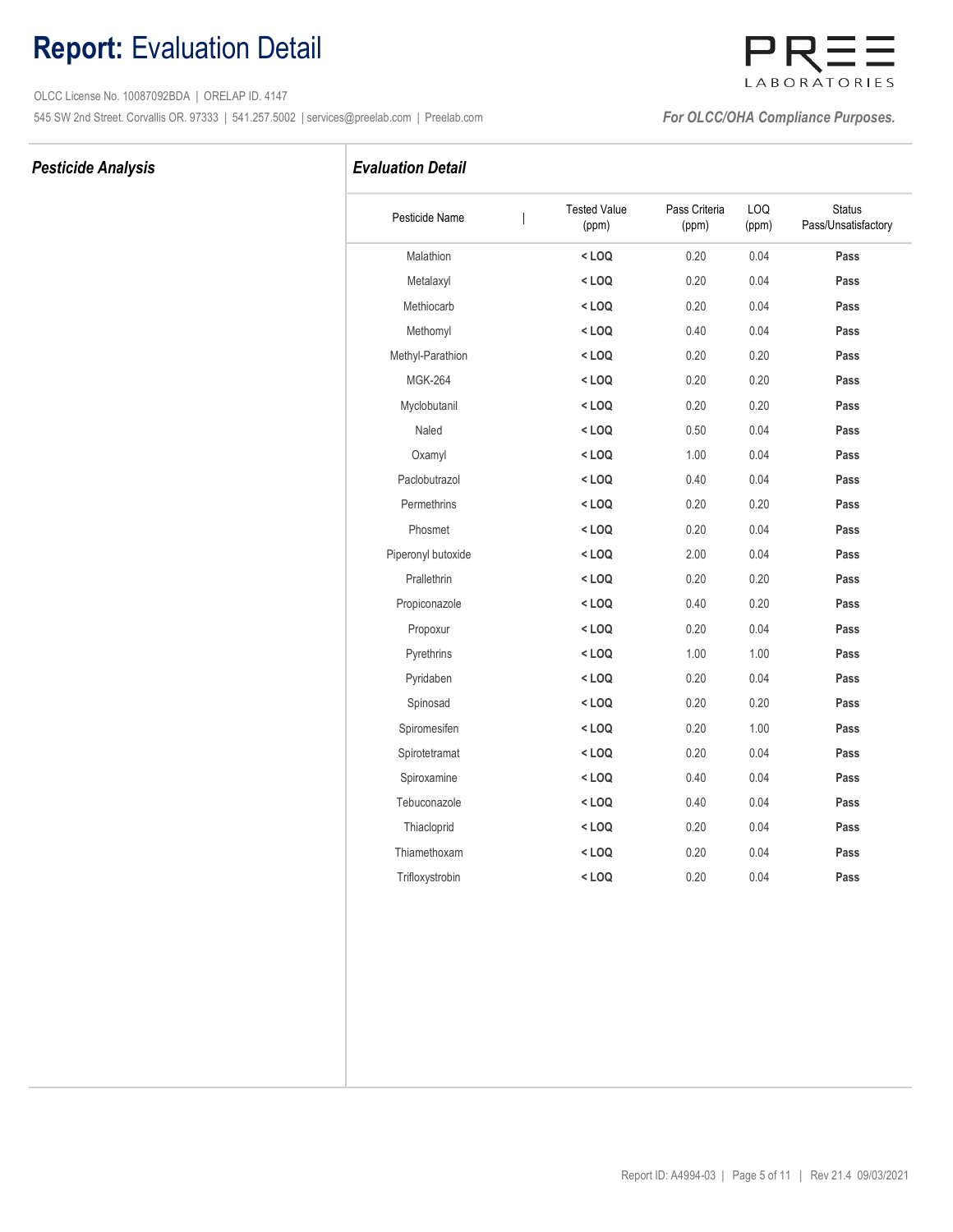OLCC License No. 10087092BDA | ORELAP ID. 4147 545 SW 2nd Street. Corvallis OR. 97333 | 541.257.5002 | services@preelab.com | Preelab.com | **For OLCC/OHA Compliance Purposes.** 



| <b>Moisture Analysis</b>               | <b>Quality Control Detail</b>                                |  |                    |           |                        |                                |                        |
|----------------------------------------|--------------------------------------------------------------|--|--------------------|-----------|------------------------|--------------------------------|------------------------|
|                                        | Moisture Analysis                                            |  |                    |           |                        |                                |                        |
| <b>Cannabinoid Potency Analysis</b>    | <b>Quality Control Detail</b>                                |  |                    |           |                        |                                |                        |
| Analysis Date:<br>2021-10-28           | Cannabinoid Potency Analysis                                 |  | MB                 | LCS       | Expected<br>Value (%)  | <b>Tested Value</b><br>$(\% )$ | Pass<br>Criteria       |
| Testing Batch ID: V1892,1887,1882,1876 | Tetrahydro-cannabinolic acid<br>Delta9 Tetrahydro-cannabinol |  | $\circ$<br>$\circ$ |           | $< 0.1\%$<br>$< 0.1\%$ | Not Used<br>Not Used           | $< 0.1\%$<br>$< 0.1\%$ |
|                                        | Cannabidiolic acid                                           |  | $\circ$            |           | $< 0.1\%$              | Not Used                       | $< 0.1\%$              |
|                                        | Cannabidiol                                                  |  | $\circ$            |           | $< 0.1\%$              | Not Used                       | $< 0.1\%$              |
|                                        | Tetrahydro-cannabinolic acid                                 |  |                    | $\bullet$ | 100.0%                 | Not Used                       | 80-120%                |
|                                        | Delta9 Tetrahydro-cannabinol                                 |  |                    |           | 100.0%                 | Not Used                       | 80-120%                |
|                                        | Cannabidiolic acid                                           |  |                    |           | 100.0%                 | Not Used                       | 80-120%                |
|                                        | Cannabidiol                                                  |  |                    | $\bullet$ | 100.0%                 | Not Used                       | 80-120%                |
|                                        |                                                              |  |                    |           |                        |                                |                        |
|                                        |                                                              |  |                    |           |                        |                                |                        |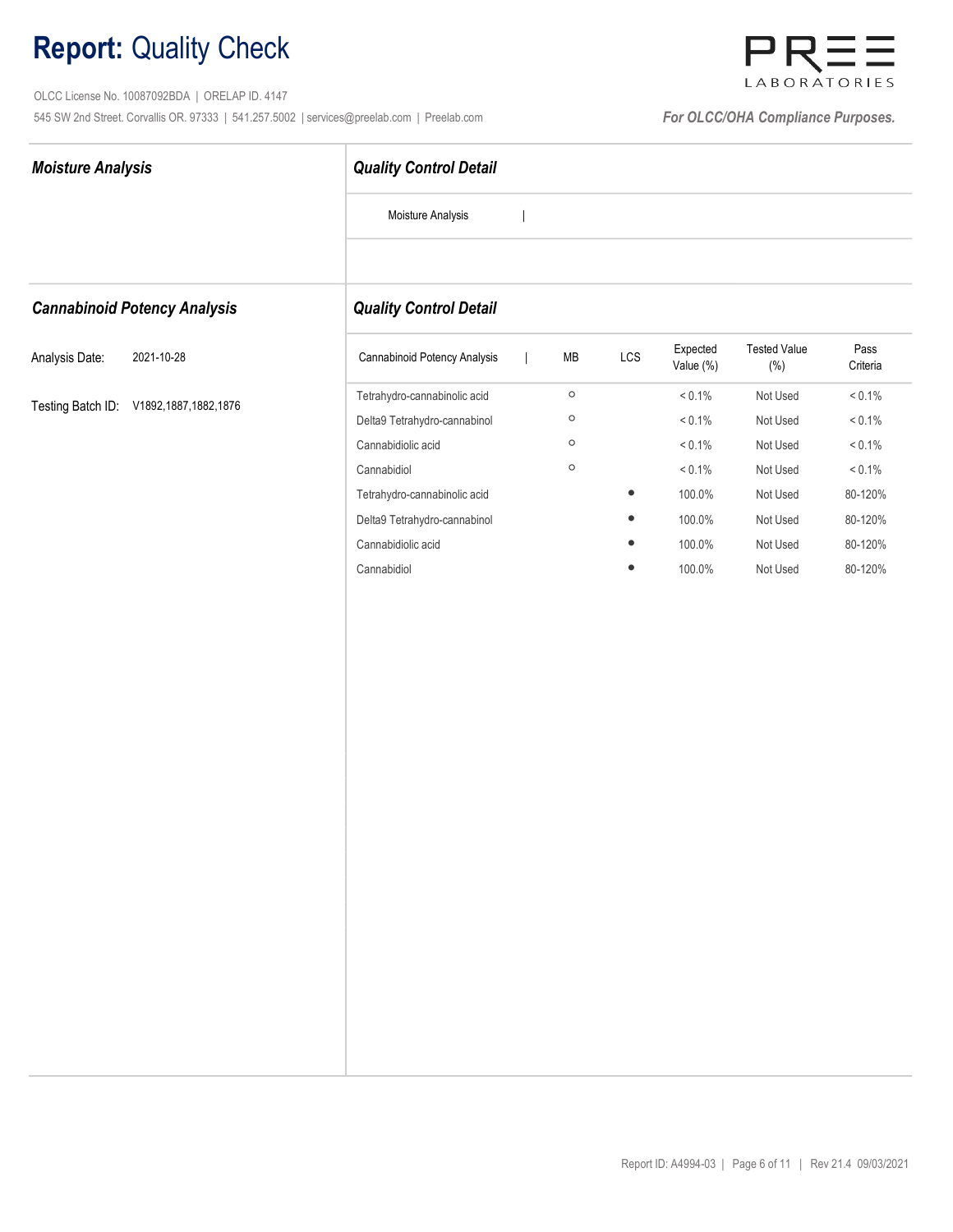OLCC License No. 10087092BDA | ORELAP ID. 4147 545 SW 2nd Street. Corvallis OR. 97333 | 541.257.5002 | services@preelab.com | Preelab.com | **For OLCC/OHA Compliance Purposes.** 



Analysis Date: 2021-10-28

Testing Batch ID: V1888,1887

Pesticide Analysis **Pesticide Analysis Quality Control Detail** 

| Pesticide Name      | MB      | <b>Expected Value</b><br>(ppm) | <b>Tested Value</b><br>(ppm) | Pass Criteria<br>(ppm) |
|---------------------|---------|--------------------------------|------------------------------|------------------------|
| Abamectin           | $\circ$ | < 0.1                          | ${}_{0.1}$                   | < 0.1                  |
| Acephate            | $\circ$ | ${}_{0.02}$                    | ${}_{0.02}$                  | < 0.02                 |
| Acequinocyl         | $\circ$ | < 0.1                          | < 0.1                        | < 0.1                  |
| Acetamiprid         | $\circ$ | ${}_{0.02}$                    | < 0.02                       | < 0.02                 |
| Aldicarb            | O       | ${}_{0.02}$                    | ${}_{0.02}$                  | ${}_{0.02}$            |
| Azoxystrobin        | $\circ$ | ${}_{0.02}$                    | ${}_{0.02}$                  | < 0.02                 |
| Bifenazate          | O       | < 0.02                         | ${}< 0.02$                   | < 0.02                 |
| <b>Bifenthrin</b>   | $\circ$ | < 0.1                          | < 0.1                        | < 0.1                  |
| <b>Boscalid</b>     | $\circ$ | < 0.02                         | ${}_{0.02}$                  | ${}_{0.02}$            |
| Carbaryl            | O       | ${}_{0.02}$                    | < 0.02                       | < 0.02                 |
| Carbofuran          | $\circ$ | ${}_{0.02}$                    | ${}_{0.02}$                  | < 0.02                 |
| Chlorantraniliprole | $\circ$ | ${}_{0.02}$                    | ${}_{0.02}$                  | ${}_{0.02}$            |
| Chlorfenapyr        | $\circ$ | < 0.1                          | < 0.1                        | < 0.1                  |
| Chlorpyrifos        | $\circ$ | ${}_{0.02}$                    | < 0.02                       | < 0.02                 |
| Clofentezine        | $\circ$ | < 0.1                          | < 0.1                        | < 0.1                  |
| Cyfluthrin          | O       | ${}_{0.5}$                     | ${}_{0.5}$                   | ${}_{0.5}$             |
| Cypermethrin        | $\circ$ | ${}_{0.5}$                     | ${}_{< 0.5}$                 | ${}_{0.5}$             |
| Daminozide          | $\circ$ | < 0.1                          | < 0.1                        | < 0.1                  |
| Diazinon            | $\circ$ | ${}_{0.02}$                    | ${}_{0.02}$                  | < 0.02                 |
| Dichlorvos          | $\circ$ | < 0.1                          | < 0.1                        | < 0.1                  |
| Dimethoate          | O       | < 0.02                         | < 0.02                       | < 0.02                 |
| Ethoprophos         | $\circ$ | ${}_{0.02}$                    | ${}_{0.02}$                  | < 0.02                 |
| Etofenprox          | $\circ$ | < 0.1                          | < 0.1                        | < 0.1                  |
| Etoxazole           | O       | ${}_{0.02}$                    | ${}_{0.02}$                  | ${}_{0.02}$            |
| Fenoxycarb          | $\circ$ | < 0.02                         | ${}_{0.02}$                  | < 0.02                 |
| Fenpyroximate       | O       | < 0.1                          | < 0.1                        | < 0.1                  |
| Fipronil            | $\circ$ | ${}_{0.02}$                    | ${}_{0.02}$                  | ${}_{0.02}$            |
| Flonicamid          | $\circ$ | ${}_{< 0.02}$                  | ${}_{< 0.02}$                | ${}_{0.02}$            |
| Fludioxonil         | $\circ$ | < 0.1                          | < 0.1                        | < 0.1                  |
| Hexythiazox         | $\circ$ | ${}_{0.02}$                    | ${}_{0.02}$                  | ${}_{0.02}$            |
| Imazalil            | $\circ$ | ${}_{< 0.02}$                  | ${}_{0.02}$                  | ${}_{0.02}$            |
| Imidacloprid        | $\circ$ | ${}_{0.02}$                    | ${}_{0.02}$                  | ${}_{0.02}$            |
| Kresoxim-methyl     | O       | < 0.1                          | < 0.1                        | < 0.1                  |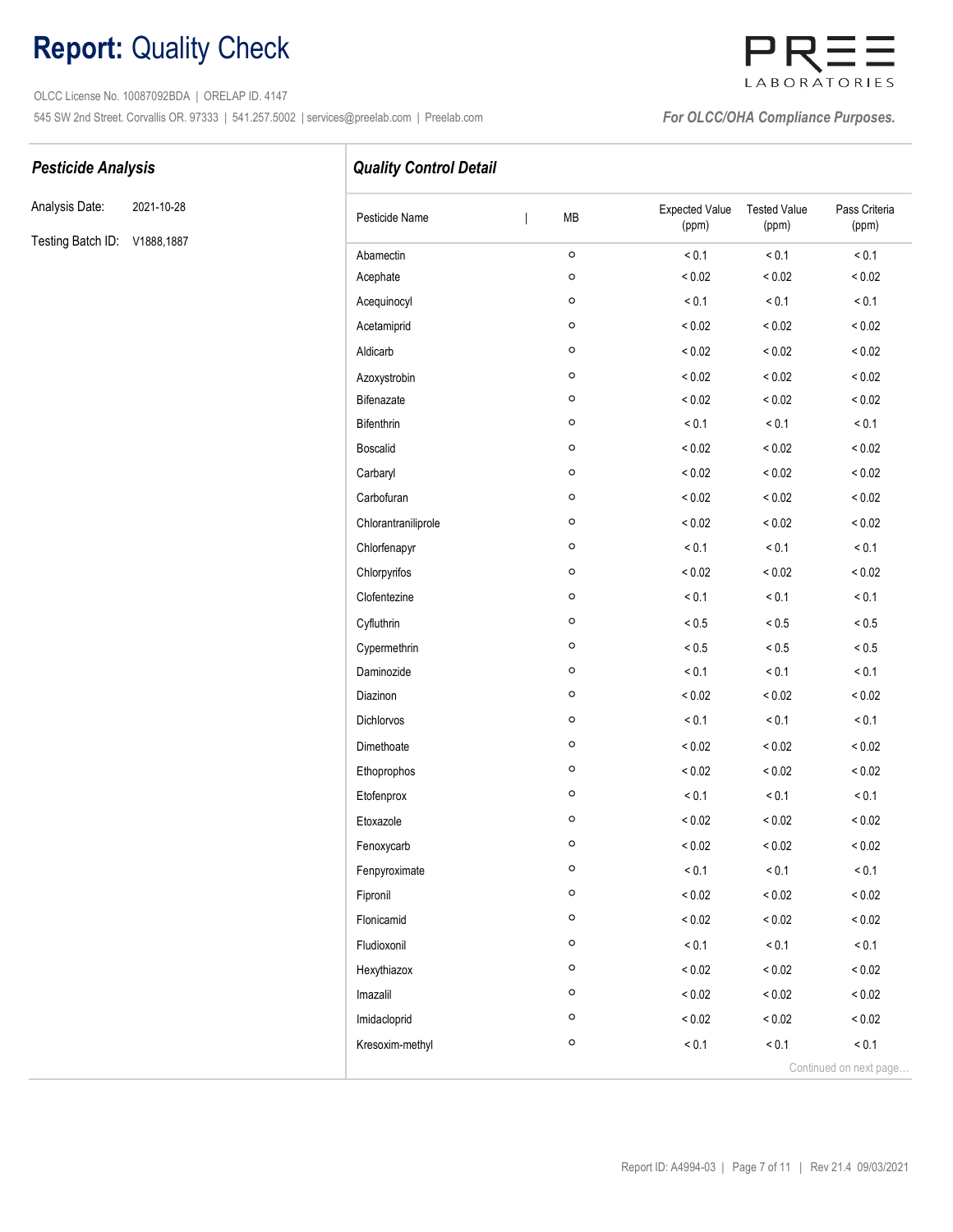OLCC License No. 10087092BDA | ORELAP ID. 4147 545 SW 2nd Street. Corvallis OR. 97333 | 541.257.5002 | services@preelab.com | Preelab.com | **For OLCC/OHA Compliance Purposes.** 

# LABORATORIES

### Pesticide Analysis

### Quality Control Detail

| Pesticide Name         | MB<br>T      | <b>Expected Value</b><br>(ppm) | <b>Tested Value</b><br>(ppm) | Pass Criteria<br>(ppm) |
|------------------------|--------------|--------------------------------|------------------------------|------------------------|
| Malathion              | $\circ$      | ${}_{0.02}$                    | ${}_{0.02}$                  | < 0.02                 |
| Metalaxyl              | o            | ${}_{0.02}$                    | < 0.02                       | ${}_{0.02}$            |
| Methiocarb             | O            | ${}_{0.02}$                    | $< 0.02$                     | ${}_{0.02}$            |
| Methomyl               | O            | ${}_{0.02}$                    | < 0.02                       | ${}_{0.02}$            |
| Methyl-Parathion       | o            | < 0.1                          | < 0.1                        | < 0.1                  |
| MGK-264 I              | O            | < 0.1                          | < 0.1                        | < 0.1                  |
| <b>MGK-264 II</b>      | O            | < 0.1                          | < 0.1                        | < 0.1                  |
| Myclobutanil           | O            | < 0.1                          | < 0.1                        | < 0.1                  |
| Naled                  | $\circ$      | < 0.02                         | ${}_{0.02}$                  | ${}_{0.02}$            |
| Oxamyl                 | o            | ${}_{0.02}$                    | ${}< 0.02$                   | < 0.02                 |
| Paclobutrazol          | O            | ${}_{0.02}$                    | < 0.02                       | < 0.02                 |
| Permethrin - trans     | O            | < 0.1                          | < 0.1                        | < 0.1                  |
| Permethrin - cis       | $\mathsf{o}$ | < 0.1                          | < 0.1                        | < 0.1                  |
| Phosmet                | O            | ${}_{0.02}$                    | ${}_{0.02}$                  | ${}< 0.02$             |
| Piperonyl butoxide     | $\circ$      | ${}_{0.02}$                    | ${}< 0.02$                   | ${}_{0.02}$            |
| Prallethrin            | $\mathsf{o}$ | < 0.1                          | < 0.1                        | < 0.1                  |
| Propiconazole          | O            | < 0.1                          | < 0.1                        | < 0.1                  |
| Propoxur               | $\circ$      | ${}_{0.02}$                    | ${}< 0.02$                   | ${}_{0.02}$            |
| Pyrethrin - Cinerin    | O            | ${}_{< 0.5}$                   | ${}_{0.5}$                   | ${}_{< 0.5}$           |
| Pyrethrin - Jasmolin   | o            | $< 0.5$                        | ${}_{0.5}$                   | ${}_{< 0.5}$           |
| Pyrethrin - Pyrethrins | O            | ${}_{< 0.5}$                   | $< 0.5$                      | $< 0.5$                |
| Pyridaben              | O            | ${}_{0.02}$                    | ${}< 0.02$                   | ${}_{0.02}$            |
| Spinosyn A             | $\mathsf{o}$ | < 0.1                          | < 0.1                        | < 0.1                  |
| Spinosyn D             | O            | < 0.1                          | < 0.1                        | < 0.1                  |
| Spiromesifen           | $\mathsf{o}$ | ${}_{< 0.5}$                   | ${}_{0.5}$                   | ${}_{< 0.5}$           |
| Spirotetramat          | $\circ$      | ${}_{0.02}$                    | ${}_{0.02}$                  | ${}_{0.02}$            |
| Spiroxamine            | $\mathsf{o}$ | ${}_{0.02}$                    | ${}< 0.02$                   | ${}_{< 0.02}$          |
| Tebuconazole           | $\mathsf{o}$ | ${}_{0.02}$                    | ${}_{0.02}$                  | ${}_{0.02}$            |
| Thiacloprid            | $\circ$      | ${}_{0.02}$                    | ${}_{0.02}$                  | ${}_{0.02}$            |
| Thiamethoxam           | o            | ${}_{0.02}$                    | ${}_{0.02}$                  | ${}_{0.02}$            |
| Trifloxystrobin        | $\circ$      | ${}_{0.02}$                    | ${}_{0.02}$                  | ${}_{0.02}$            |

Continued on next page…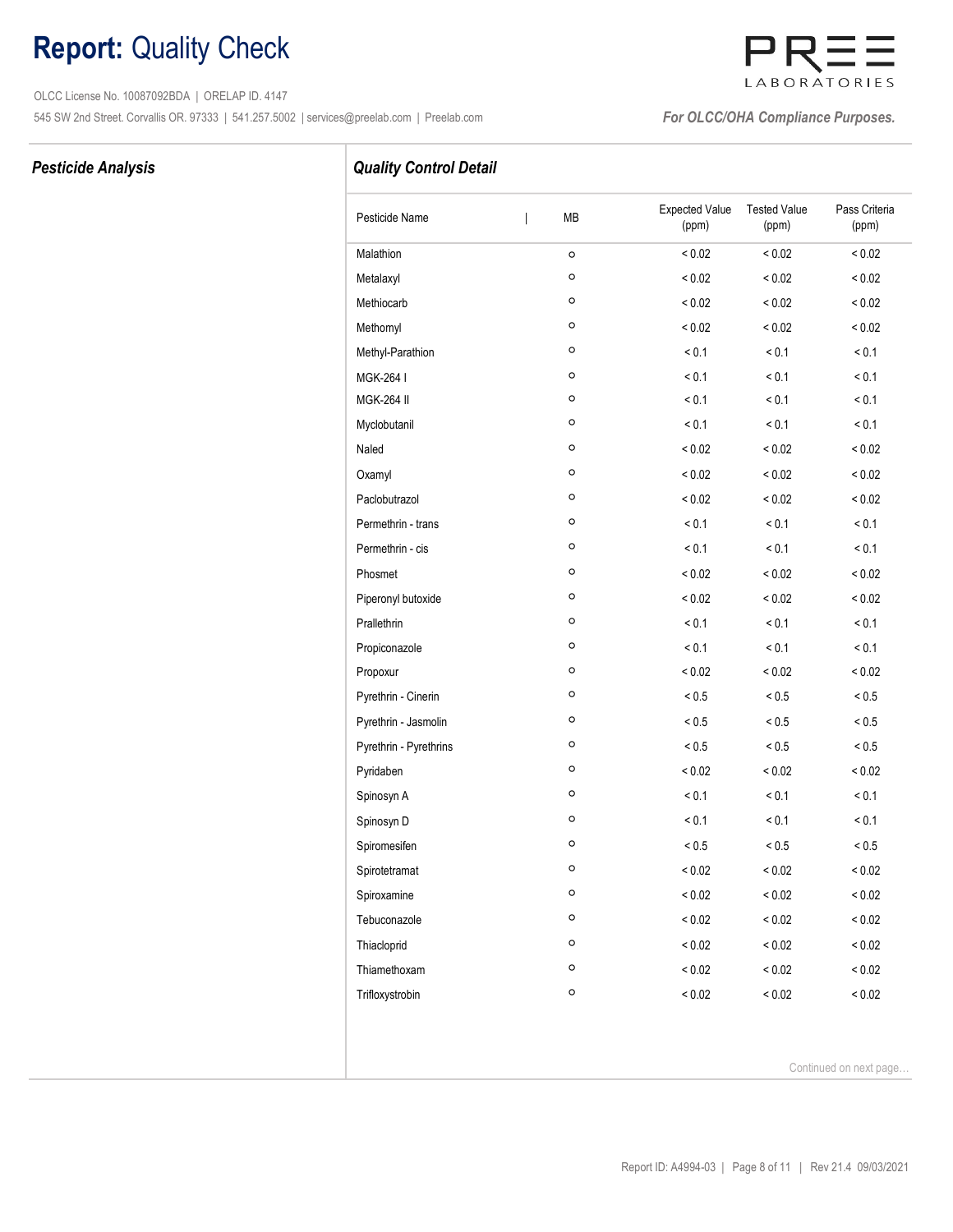OLCC License No. 10087092BDA | ORELAP ID. 4147 545 SW 2nd Street. Corvallis OR. 97333 | 541.257.5002 | services@preelab.com | Preelab.com | **For OLCC/OHA Compliance Purposes.** 

# LABORATORIES

### Pesticide Analysis **Pesticide Analysis Quality Control Detail**

| Pesticide Name      | LCS       | Expected<br>Recovery (%) | Actual<br>Recovery (%) | Pass<br>Criteria (%)   |
|---------------------|-----------|--------------------------|------------------------|------------------------|
| Abamectin           | $\bullet$ | 100.00                   | 97.54                  | $60 - 140$             |
| Acephate            |           | 100.00                   | 97.86                  | 60 - 140               |
| Acequinocyl         |           | 100.00                   | 102.31                 | $60 - 140$             |
| Acetamiprid         |           | 100.00                   | 101.34                 | $60 - 140$             |
| Aldicarb            |           | 100.00                   | 107.48                 | $60 - 140$             |
| Azoxystrobin        |           | 100.00                   | 98.73                  | $60 - 140$             |
| Bifenazate          |           | 100.00                   | 102.36                 | 60 - 140               |
| Bifenthrin          |           | 100.00                   | 96.84                  | $60 - 140$             |
| <b>Boscalid</b>     |           | 100.00                   | 101.27                 | $60 - 140$             |
| Carbaryl            |           | 100.00                   | 99.59                  | 60 - 140               |
| Carbofuran          |           | 100.00                   | 100.05                 | $60 - 140$             |
| Chlorantraniliprole |           | 100.00                   | 100.80                 | $60 - 140$             |
| Chlorfenapyr        |           | 100.00                   | 110.85                 | $60 - 140$             |
| Chlorpyrifos        |           | 100.00                   | 100.85                 | $60 - 140$             |
| Clofentezine        |           | 100.00                   | 98.22                  | $60 - 140$             |
| Cyfluthrin          |           | 100.00                   | 86.17                  | $60 - 140$             |
| Cypermethrin        |           | 100.00                   | 99.47                  | $60 - 140$             |
| Daminozide          |           | 100.00                   | 96.61                  | $60 - 140$             |
| Diazinon            |           | 100.00                   | 99.66                  | $60 - 140$             |
| <b>Dichlorvos</b>   |           | 100.00                   | 99.72                  | $60 - 140$             |
| Dimethoate          |           | 100.00                   | 101.68                 | $60 - 140$             |
| Ethoprophos         |           | 100.00                   | 102.48                 | $60 - 140$             |
| Etofenprox          |           | 100.00                   | 99.98                  | 60 - 140               |
| Etoxazole           |           | 100.00                   | 101.61                 | $60 - 140$             |
| Fenoxycarb          |           | 100.00                   | 102.49                 | $60 - 140$             |
| Fenpyroximate       |           | 100.00                   | 106.95                 | 60 - 140               |
| Fipronil            |           | 100.00                   | 102.87                 | $60 - 140$             |
| Flonicamid          |           | 100.00                   | 98.70                  | $60 - 140$             |
| Fludioxonil         |           | 100.00                   | 102.63                 | $60 - 140$             |
| Hexythiazox         |           | 100.00                   | 99.64                  | $60 - 140$             |
| Imazalil            |           | 100.00                   | 95.93                  | $60 - 140$             |
| Imidacloprid        |           | 100.00                   | 99.84                  | $60 - 140$             |
| Kresoxim-methyl     |           | 100.00                   | 101.93                 | $60 - 140$             |
|                     |           |                          |                        | Continued on next page |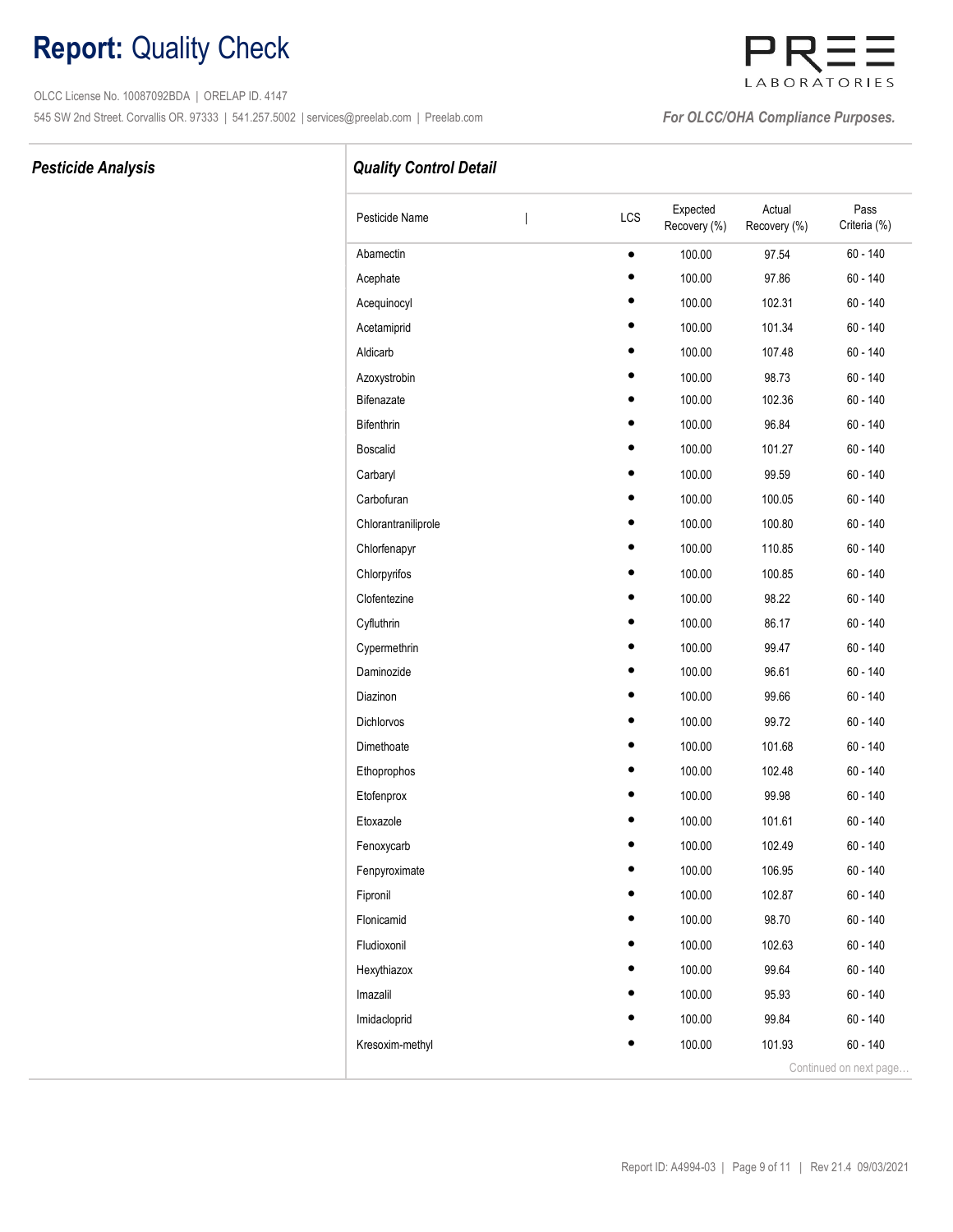OLCC License No. 10087092BDA | ORELAP ID. 4147 545 SW 2nd Street. Corvallis OR. 97333 | 541.257.5002 | services@preelab.com | Preelab.com | **For OLCC/OHA Compliance Purposes.** 

# LABORATORIES

### Pesticide Analysis **Pesticide Analysis Quality Control Detail**

| Pesticide Name         | I | LCS       | Expected<br>Recovery (%) | Actual<br>Recovery (%) | Pass<br>Criteria (%) |
|------------------------|---|-----------|--------------------------|------------------------|----------------------|
| Malathion              |   | $\bullet$ | 100.00                   | 103.25                 | 60 - 140             |
| Metalaxyl              |   |           | 100.00                   | 100.51                 | $60 - 140$           |
| Methiocarb             |   |           | 100.00                   | 98.31                  | 60 - 140             |
| Methomyl               |   |           | 100.00                   | 98.34                  | 60 - 140             |
| Methyl-Parathion       |   |           | 100.00                   | 88.58                  | 60 - 140             |
| MGK-264 I              |   |           | 100.00                   | 106.98                 | $60 - 140$           |
| <b>MGK-264 II</b>      |   |           | 100.00                   | 101.46                 | 60 - 140             |
| Myclobutanil           |   |           | 100.00                   | 100.85                 | 60 - 140             |
| Naled                  |   |           | 100.00                   | 101.83                 | 60 - 140             |
| Oxamyl                 |   |           | 100.00                   | 100.55                 | 60 - 140             |
| Paclobutrazol          |   |           | 100.00                   | 102.39                 | 60 - 140             |
| Permethrin - trans     |   |           | 100.00                   | 109.05                 | 60 - 140             |
| Permethrin - cis       |   |           | 100.00                   | 100.33                 | $60 - 140$           |
| Phosmet                |   |           | 100.00                   | 97.49                  | $60 - 140$           |
| Piperonyl butoxide     |   |           | 100.00                   | 102.84                 | $60 - 140$           |
| Prallethrin            |   |           | 100.00                   | 105.63                 | 60 - 140             |
| Propiconazole          |   |           | 100.00                   | 100.15                 | $60 - 140$           |
| Propoxur               |   |           | 100.00                   | 101.65                 | 60 - 140             |
| Pyrethrin - Cinerin    |   |           | 100.00                   | 98.57                  | 60 - 140             |
| Pyrethrin - Jasmolin   |   |           | 100.00                   | 130.95                 | $60 - 140$           |
| Pyrethrin - Pyrethrins |   |           | 100.00                   | 96.10                  | $60 - 140$           |
| Pyridaben              |   |           | 100.00                   | 108.16                 | 60 - 140             |
| Spinosyn A             |   |           | 100.00                   | 97.79                  | 60 - 140             |
| Spinosyn D             |   |           | 100.00                   | 95.38                  | $60 - 140$           |
| Spiromesifen           |   |           | 100.00                   | 111.34                 | 60 - 140             |
| Spirotetramat          |   |           | 100.00                   | 100.82                 | 60 - 140             |
| Spiroxamine            |   |           | 100.00                   | 98.32                  | $60 - 140$           |
| Tebuconazole           |   |           | 100.00                   | 100.85                 | $60 - 140$           |
| Thiacloprid            |   |           | 100.00                   | 100.11                 | $60 - 140$           |
| Thiamethoxam           |   |           | 100.00                   | 99.37                  | $60 - 140$           |
| Trifloxystrobin        |   |           | 100.00                   | 103.94                 | $61 - 140$           |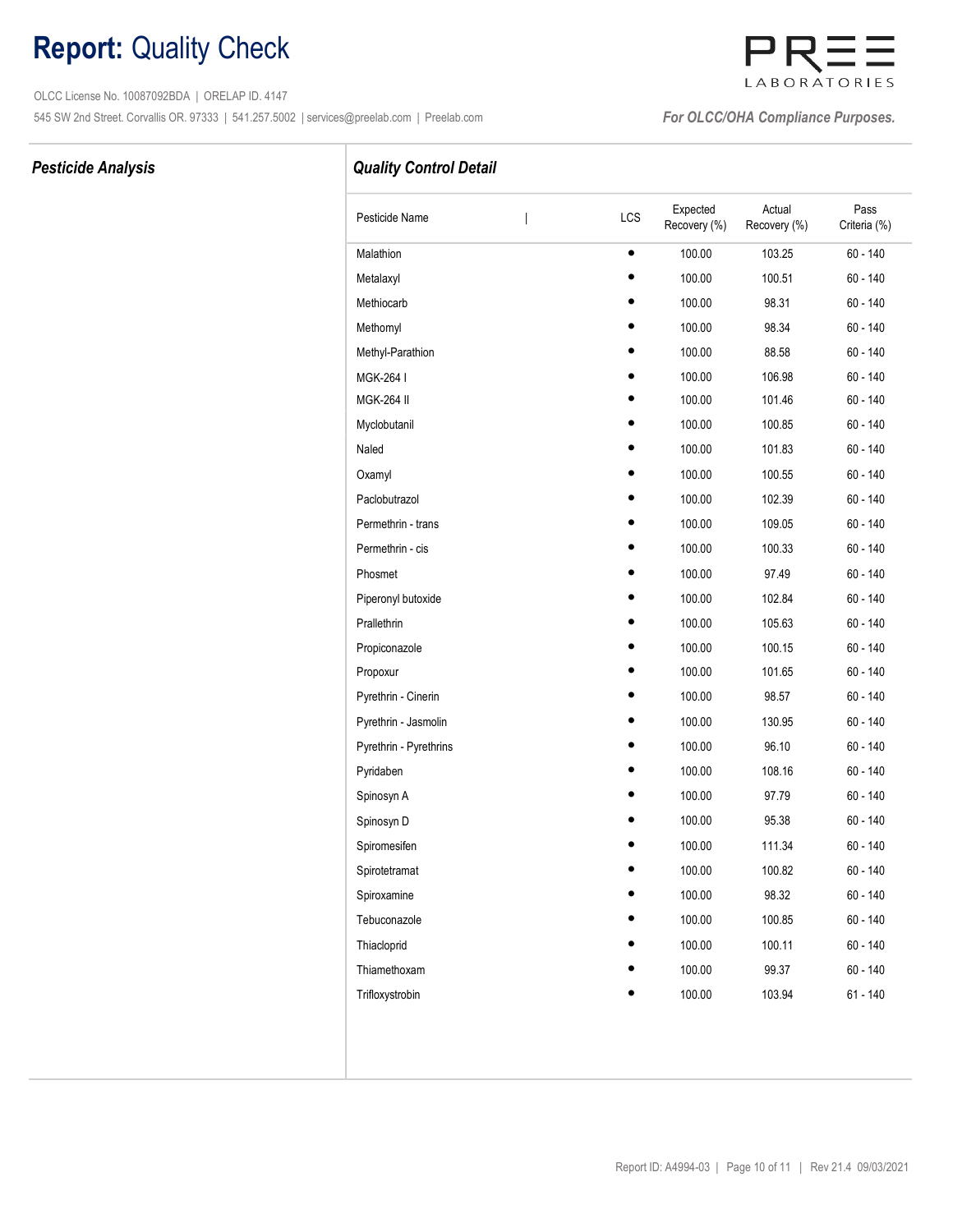## Report: Definition



### **Definitions**

- Limit of Quantitation (LOQ) : The minimum level, concentration, or quantity of a target analyte that can be reported with a specific degree of confidence.
- Method Blank (MB) : A quality control sample that is free of the analyte being measured.
- Laboratory Control Sample (LCS) : A quality control sample with a known amount of the analyte used to demonstrate accuracy.
- Field Duplicate : A second sample collected in the field using the same sampling method as the primary sample.
- Action Limit : Analyte levels set by the state of Oregon (OAR 333-007) indicating that follow-up action is necessary.
- ppm : parts per million, equivalent to 1 μg/g and 1 μg/L or 0.001 mg/g and 0.001 mg/L
- COA : Certificate of Analysis.
- Report Flag (A): Compound tested over 100% or 1000 mg/g. The test result is within the method uncertainty and instrument result is not above the upper limit of quantitation. Value will be adjusted down to 100% or 1000 mg/kg in the reporting process.
- Report Flag (B) : Blank contamination The analyte was detected above one-half the reporting limit in an associated blank.
- Report Flag (E) : Compound tested above the upper limit of quantitation.
- Report Flag (Q) : One or more quality control criteria (for example, LCS recovery, surrogate spike recovery) failed.

### Calculations

| $\bullet$ | Cannabinoid Potency: | Wet WT% = (Exported concentration ppm) x (Dilution) x (Extraction Vol./Wet wt mg) x 100 |  |  |  |  |  |
|-----------|----------------------|-----------------------------------------------------------------------------------------|--|--|--|--|--|
|           |                      | Total THC% = $(\%$ THCA) x 0.877 + $(\%$ THC)                                           |  |  |  |  |  |
|           |                      | Total CBD% = $(\%$ CBDA) x 0.877 + $(\%$ CBD)                                           |  |  |  |  |  |
|           |                      | Total THC (Dry WT)% = % total THC(wet) / $[1-(% \text{ moisture}/100)]$                 |  |  |  |  |  |
|           |                      | Total CBD (Dry WT)% = % total CBD(wet) / $[1-(% moisture/100)]$                         |  |  |  |  |  |
|           |                      |                                                                                         |  |  |  |  |  |

Percentage Recovery :  $\%$  Rec. = [(Amount measured) / (Known amount)] \* 100

### **Disclaimers**

 $\bullet$ Disposal : All marijuana and hemp products received by PREE will be disposed of following the OLCC's rules for Marijuana Waste Management, regardless of product type, unless PREE is given specific disposal instructions for a product based on test results from state regulatory agencies.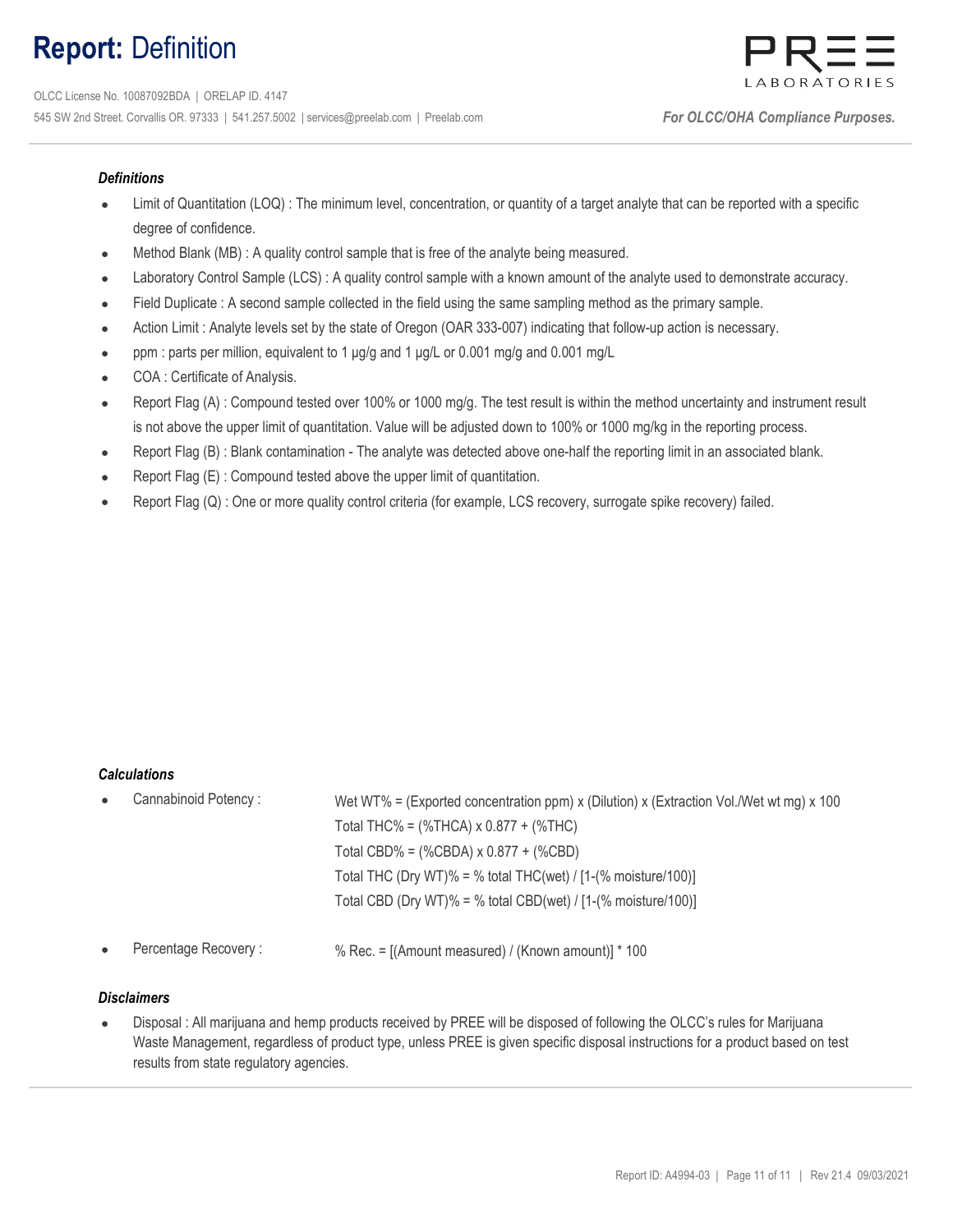

## **Certificate of Analysis**

### **EVIO Labs Portland 14775 SW 74th Ave, Tigard, OR 97224 503-954-2562 / OLCC 010-10046111391 / www.EVIOLabs.com**

### A4994-03 **Date Sampled: 10/27/21 09:00 Matrix: Extract/Concentrate Date Accepted: 10/27/21 Sample ID: P210959-03** *PREE Labs* **METRC Batch #: Batch ID: Batch Size:**  *010-10087092BDA* **Sampling Method/SOP: SOP.T.20.010 Residual Solvents** *Date/Time Extracted: 10/28/21 11:26 Date/Time Analyzed: 10/29/21 11:23* **Analyte LOQ Action Level Result Units Butanes** 250 5000 **3** < LOQ ppm

**3** - Total butanes are calculated as sum of n-butanes (CAS# 106-97-8) and iso-butane (CAS# 75-28-5) **4** - Total hexanes are calculated as sum of n-hexane (CAS# 110-54-3), 2-methylpentane (CAS# 107-83-5), 3-methylpentane (CAS# 96-14-0), 2,2-dimethylbutane (CAS# 75-83-2), 2,3-dimethylbutane (CAS# 79-29-8) **5** - Total pentanes are calculated as sum of n-pentane (CAS# 109-66-0), iso-pentane (CAS# 78-78-4), and neo-pentane (CAS# 463-82-1) **6** - Total xylenes are calculated as 1,2-dimethylbenzene (CAS# 95-47-6), 1,3-dimethylbenzene (CAS# 106-42-3), and 1-4-dimethylbenzene (CAS# 106-42-3) **7** - Ethanol is not regulated under OAR-333-007-0410. **TIC** - Tentatively Identified Compound not regulated under OAR-333-007-0410 *Analysis Method/SOP: SOP.T.40.031* **n-Butane** 250  $250$  5000  $\leq$  **LOQ** ppm iso-Butane 250 250 5000 < LOQ ppm **Hexanes** 174 290 **4 < LOQ** ppm **n-Hexane 174**  $174$  290  $\leq$  **LOQ** ppm<br> **2-Methylpentane** 174 290  $\leq$  **LOQ** ppm 2-Methylpentane 174 290 < LOQ ppm 3-Methylpentane  $174$  290  $\leq$  LOQ ppm<br>2.2-Dimethylbutane  $174$  290  $\leq$  LOQ ppm 2,2-Dimethylbutane  $174$   $290$  < LOQ ppm<br>2.3-Dimethylbutane  $174$   $290$  < LOO ppm 2,3-Dimethylbutane 174 290 < LOQ ppm **Pentanes** 1400 5000 **5 < LOQ ppm**<br>
1400 5000 < LOQ ppm **n-Pentane** 1400  $1400$  5000  $\leq$  LOQ ppm iso-Pentane 1400 5000 < LOQ ppm **Neopentane 250 5000 < LOQ ppm<br>
Xvienes** 1302 2170 < LOQ ppm **Xylenes** 1302 2170 < LOQ ppm 1,2-Dimethylbenzene 1302 2170 < LOQ ppm **1,3-Dimethylbenzene** 1302 2170 < LOQ ppm<br> **1.4-Dimethylbenzene** 1302 2170 < LOQ ppm 1,4-Dimethylbenzene 1302 2170 < LOQ ppm **Xylenes MP** 1302 2170 < LOQ ppm **Ethyl benzene** 1302 NA < **LOQ** ppm<br>2-Propanol (IPA) 1400 5000 < LOQ ppm **2-Propanol (IPA)** 1400 5000 < LOQ ppm<br>**Acetone** 1400 5000 < LOQ ppm **Acetone 1400** 5000 **< LOQ ppm** Acetonitrile 246 410 < LOQ ppm **Benzene** 1.2 2 < **LOQ** ppm Methanol 1000 3000 < LOQ ppm<br>Propane 250 5000 < LOQ ppm **Propane** 250  $250$  5000  $\leq$  **LOQ** ppm Toluene  $534$   $890$   $\leq$  LOQ ppm Dichloromethane 360 600 < LOQ ppm 1,4-Dioxane 228 380 < LOQ ppm **2-Butanol 1400** 1400 5000 **< LOQ ppm** 2-Ethoxyethanol 96 96 160 < LOQ ppm **Cumene**  $42$   $70$   $\leq$  **LOQ** ppm Cyclohexane 2278 3880 < LOQ ppm Ethyl acetate 1400 5000 < LOQ ppm Ethyl ether the thermulation of the top of the top of the top of the top of the top of the top of the top of t<br>
Ethylene alvcol the top of the top of the top of the top of the top of the top of the top of the top of the t<br> Ethylene glycol  $558$  620 < LOQ ppm<br>Ethylene oxide 30 50 < LOQ ppm Ethylene oxide 30 50 < LOQ ppm  $\text{Heptane}$  1400 5000  $\text{LOQ}$  ppm **Isopropyl acetate** 1400 5000 < LOQ ppm<br> **Tetrahydrofuran** 1432 720 < LOQ ppm Tetrahydrofuran 432 720 < LOQ ppm **Ethanol** 1400 NA **7** < LOQ ppm 5-hepten-2-one,6-methyl- NA TIC NA 5-heptenal,2,6-dimethyl- NA TIC NA Water **NA TIC** NA

**Results above the action level fail Oregon state testing requirements and will be highlighted RED.** LOQ=Limit of Quantitation; PPM=Parts per

million; ND=Not detected; NT=Not tested; AC=Above calibration range. PASS/FAIL status based on OAR 333-007.

Kawai Medeiros Laboratory Manager - 10/29/2021

Page 1 of 3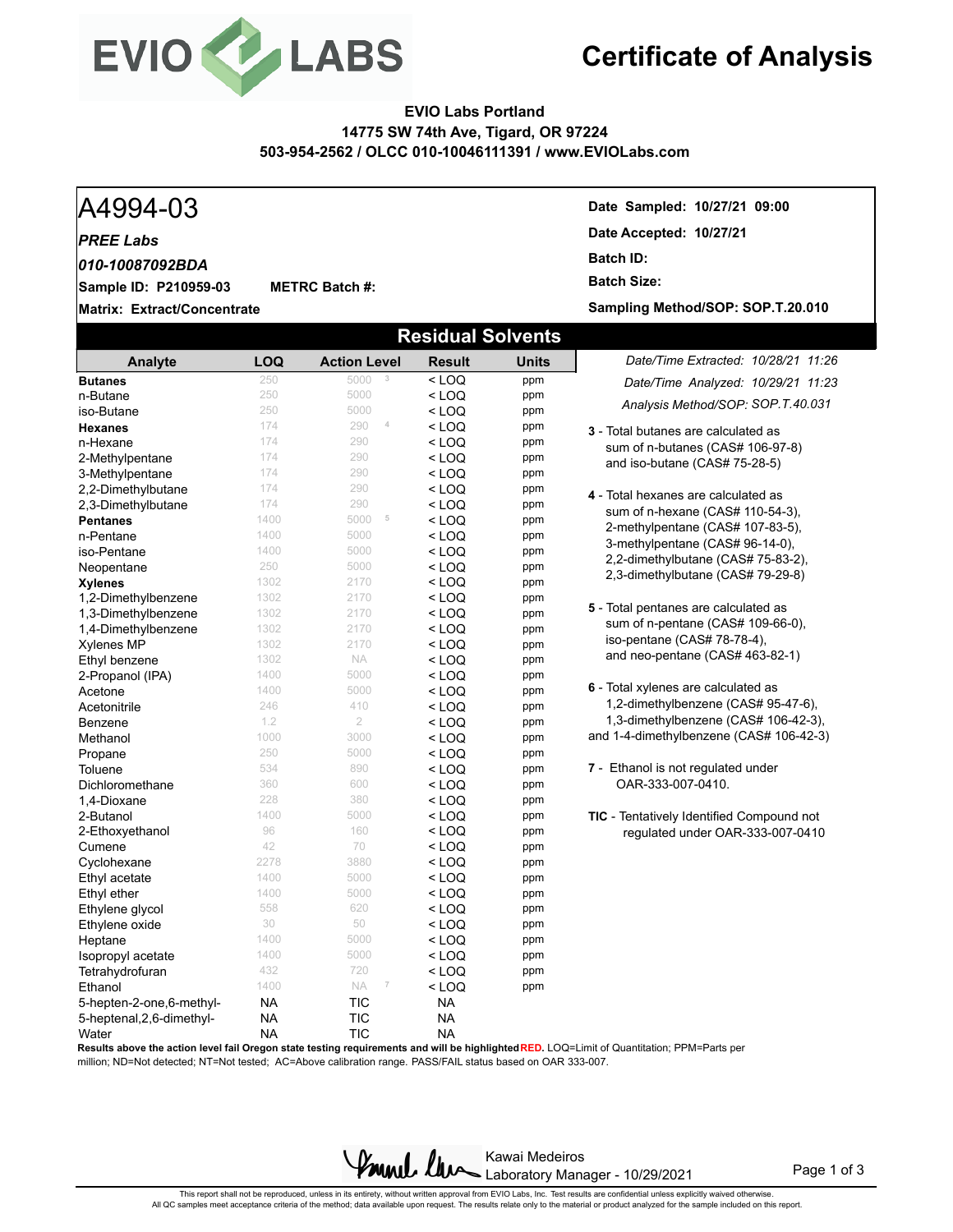

**EVIO Labs Portland 14775 SW 74th Ave, Tigard, OR 97224 503-954-2562 / OLCC 010-10046111391 / www.EVIOLabs.com**

## **Quality Control**

### *Batch: P21J078 - SOP.T.40.031 Solvents*

|                     | Blank(P21J078-BLK1) |             | <b>Extracted: 10/28/21 11:26</b> |                     |                          | Analyzed: 10/29/21 11:23 |                    |  |
|---------------------|---------------------|-------------|----------------------------------|---------------------|--------------------------|--------------------------|--------------------|--|
| Analyte             | Result              | LOQ         | Recovery<br>Limits               | Analyte             | Result                   | <b>LOQ</b>               | Recovery<br>Limits |  |
| <b>Butanes</b>      | $<$ LOQ             | 250 (ppm)   | $<$ LOQ                          | n-Butane            | $<$ LOQ                  | 250 (ppm)                | $<$ LOQ            |  |
| iso-Butane          | < LOQ               | 250 (ppm)   | $<$ LOQ                          | Hexanes             | < LOQ                    | 174 (ppm)                | $<$ LOQ            |  |
| n-Hexane            | $<$ LOQ             | 174 (ppm)   | < LOQ                            | 2-Methylpentane     | < LOQ                    | 174 (ppm)                | < LOQ              |  |
| 3-Methylpentane     | < LOQ               | 174 (ppm)   | $<$ LOQ                          | 2,2-Dimethylbutane  | < LOQ                    | 174 (ppm)                | $<$ LOQ            |  |
| 2,3-Dimethylbutane  | $<$ LOQ             | 174 (ppm)   | $<$ LOQ                          | Pentanes            | $<$ LOQ                  | 1400 (ppm)               | $<$ LOQ            |  |
| n-Pentane           | < LOQ               | 1400 (ppm)  | $<$ LOQ                          | iso-Pentane         | < LOQ                    | 1400 (ppm)               | $<$ LOQ            |  |
| Neopentane          | < LOQ               | 250 (ppm)   | < LOQ                            | Xylenes             | $<$ LOQ                  | 1302 (ppm)               | $<$ LOQ            |  |
| 1,2-Dimethylbenzene | $<$ LOQ             | 1302 (ppm)  | < LOQ                            | 1,3-Dimethylbenzene | < LOQ                    | 1302 (ppm)               | < LOQ              |  |
| 1,4-Dimethylbenzene | $<$ LOQ             | 1302 (ppm)  | < LOQ                            | <b>Xylenes MP</b>   | < LOQ                    | 1302 (ppm)               | < LOQ              |  |
| Ethyl benzene       | $<$ LOQ             | 1302 (ppm)  | $<$ LOQ                          | 2-Propanol (IPA)    | $<$ LOQ                  | 1400 (ppm)               | $<$ LOQ            |  |
| Acetone             | < LOQ               | 1400 (ppm)  | $<$ LOQ                          | Acetonitrile        | < LOQ                    | 246 (ppm)                | $<$ LOQ            |  |
| Benzene             | $<$ LOQ             | $1.2$ (ppm) | < LOQ                            | Methanol            | < LOQ                    | 1000 (ppm)               | < LOQ              |  |
| Propane             | < LOQ               | 250 (ppm)   | $<$ LOQ                          | Toluene             | < LOQ                    | 534 (ppm)                | $<$ LOQ            |  |
| Dichloromethane     | $<$ LOQ             | 360 (ppm)   | < LOQ                            | 1,4-Dioxane         | < LOQ                    | 228 (ppm)                | $<$ LOQ            |  |
| 2-Butanol           | < LOQ               | 1400 (ppm)  | $<$ LOQ                          | 2-Ethoxyethanol     | < LOQ                    | 96 (ppm)                 | $<$ LOQ            |  |
| Cumene              | $<$ LOQ             | 42 (ppm)    | $<$ LOQ                          | Cyclohexane         | < LOQ                    | 2278 (ppm)               | $<$ LOQ            |  |
| Ethyl acetate       | < LOQ               | 1400 (ppm)  | < LOQ                            | Ethyl ether         | < LOQ                    | 1400 (ppm)               | $<$ LOQ            |  |
| Ethylene glycol     | < LOQ               | 558 (ppm)   | < LOQ                            | Ethylene oxide      | < LOQ                    | 30 (ppm)                 | < LOQ              |  |
| Heptane             | $<$ LOQ             | 1400 (ppm)  | < LOQ                            | Isopropyl acetate   | < LOQ                    | 1400 (ppm)               | $<$ LOQ            |  |
| Tetrahydrofuran     | < LOQ               | 432 (ppm)   | < LOQ                            | Ethanol             | < LOQ                    | 1400 (ppm)               | < LOQ              |  |
| LCS(P21J078-BS1)    |                     |             | Extracted: 10/28/21 11:26        |                     | Analyzed: 10/29/21 11:23 |                          |                    |  |
| Analyte             | % Recovery          | LOQ         | Recovery<br>Limits               | Analyte             | % Recovery               | <b>LOQ</b>               | Recovery<br>Limits |  |
| <b>Butanes</b>      | 67.2                | (ppm)       | $0 - 200$                        | n-Butane            | 74.3                     | (ppm)                    | 50-150             |  |
| iso-Butane          | 60.1                | (ppm)       | 50-150                           | Hexanes             | 103                      | (ppm)                    | $0 - 200$          |  |
| n-Hexane            | 108                 | (ppm)       | 70-130                           | 2-Methylpentane     | 106                      | (ppm)                    | 70-130             |  |
| 3-Methylpentane     | 105                 | (ppm)       | 70-130                           | 2,2-Dimethylbutane  | 105                      | (ppm)                    | 70-130             |  |
| 2,3-Dimethylbutane  | 97.8                | (ppm)       | 70-130                           | Pentanes            | 117                      | (ppm)                    | $0 - 200$          |  |
| n-Pentane           | 93.9                | (ppm)       | 70-130                           | iso-Pentane         | 87.0                     | (ppm)                    | 70-130             |  |
| Neopentane          | 114                 | (ppm)       | 50-150                           | Xylenes             | 96.6                     | (ppm)                    | $0 - 200$          |  |
| 1,2-Dimethylbenzene | 96.2                | (ppm)       | 70-130                           | 1,3-Dimethylbenzene | 97.8                     | (ppm)                    | 70-130             |  |
| 1,4-Dimethylbenzene | 97.8                | (ppm)       | 70-130                           | <b>Xylenes MP</b>   | 96.6                     | (ppm)                    | $0 - 200$          |  |
| Ethyl benzene       | 98.1                | (ppm)       | 70-130                           | 2-Propanol (IPA)    | 101                      | (ppm)                    | 70-130             |  |
| Acetone             | 94.6                | (ppm)       | 70-130                           | Acetonitrile        | 106                      | (ppm)                    | 70-130             |  |
| Benzene             | 112                 | (ppm)       | 70-130                           | Methanol            | 109                      | (ppm)                    | 70-130             |  |
| Propane             | 76.4                | (ppm)       | 50-150                           | Toluene             | 103                      | (ppm)                    | 70-130             |  |

Kawai Medeiros Kamel lew Laboratory Manager - 10/29/2021

Page 2 of 3

This report shall not be reproduced, unless in its entirety, without written approval from EVIO Labs, Inc. Test results are confidential unless explicitly waived otherwise.<br>All QC samples meet acceptance criteria of the me

Dichloromethane 112 (ppm) 70-130 1,4-Dioxane 107 (ppm) 70-130